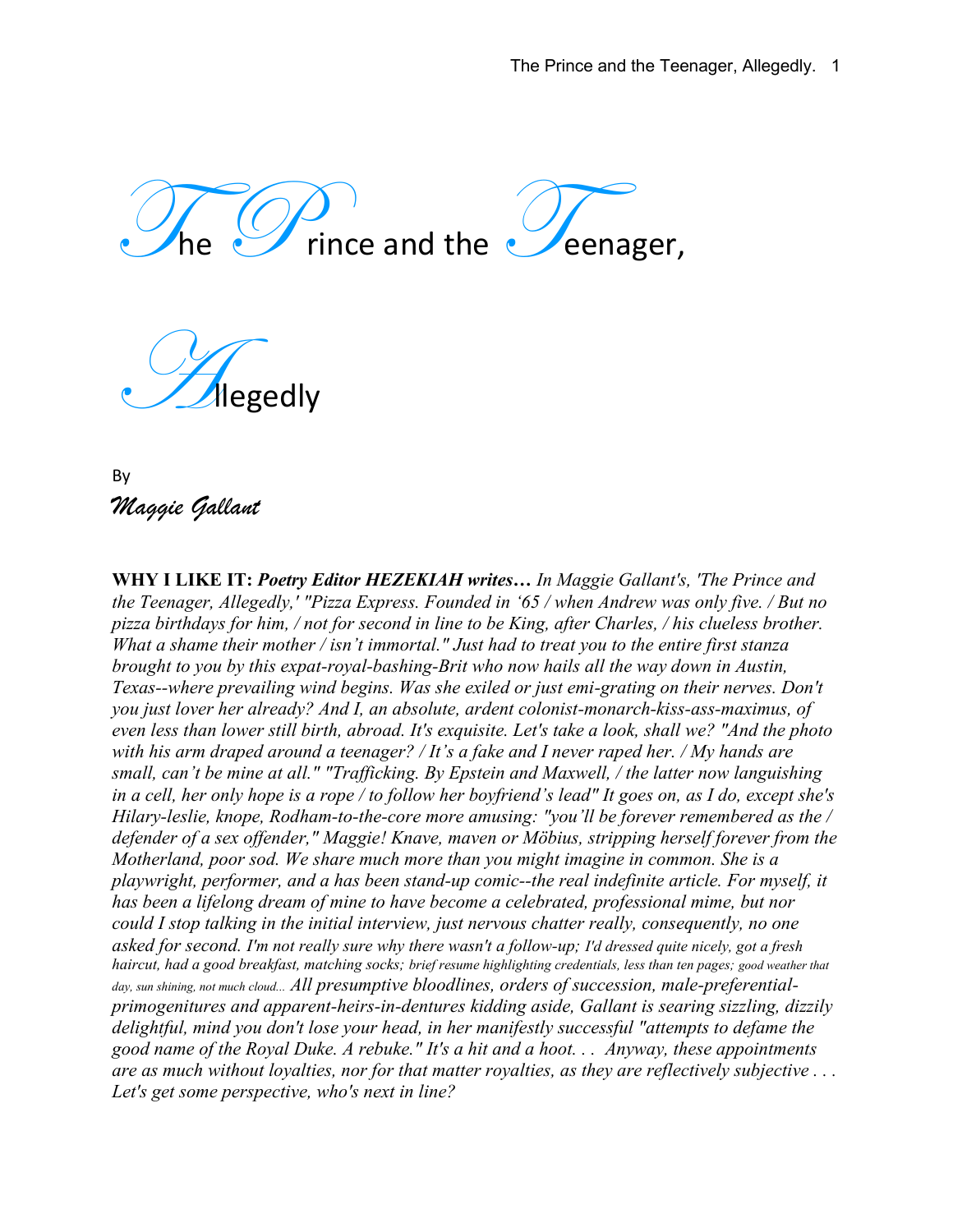## **The Prince and the Teenager, Allegedly. By Maggie Gallant**

Pizza Express. Founded in '65 when Andrew was only five. But no pizza birthdays for him, not for second in line to be King, after Charles, his clueless brother. What a shame their mother isn't immortal.

Pizzas were always frozen before that first branch opened on Wardour Street in Soho, not far from Chinawhite, the club where late at night Andrew was seen leaving, sweaty, heavy breathing, running to royal protection.

And that's not even the one where the Queen's favorite son took his dancing queen, Virginia, young and sweet, only seventeen, who said he sweated so much it felt like rain. But not our pizza La Reine.

Of course he denies the claim. Said he barely knew them, Epstein and Ghislaine. And the photo with his arm draped around a teenager? It's a fake and I never raped her. My hands are small, can't be mine at all.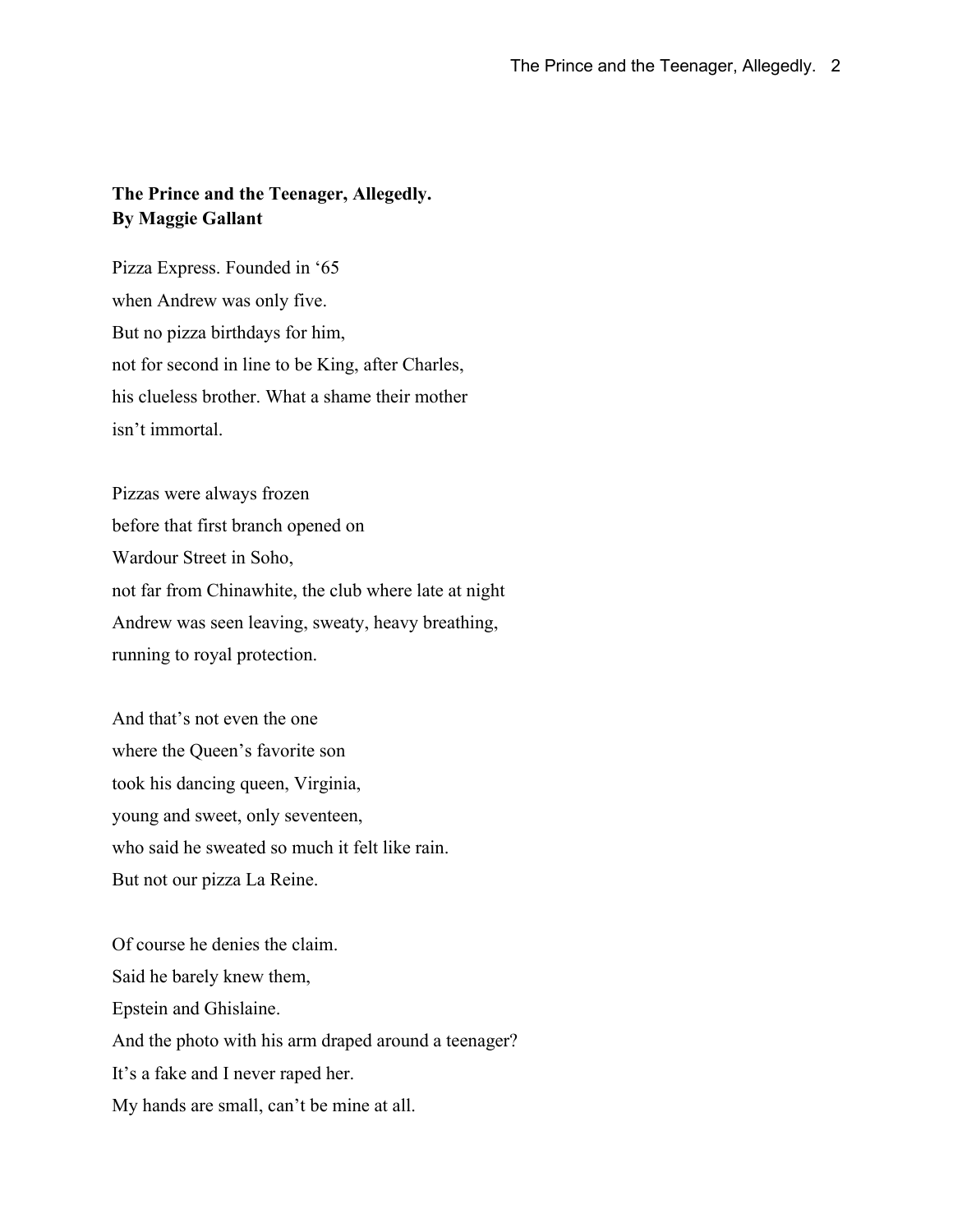No recollection of that meeting. In fact he was eating. You see on the day in question, he was digesting a meal, at four or five, couldn't quite decide, at Pizza Express in Woking. Wish I was joking. Too arrogant to care whether Quattro Formaggi was a believable alibi or a ludicrous lie

A birthday party for Beatrice, his daughter. Surely they oughta know if they saw her but no-one remembers if Bea and her friends were ever there, let alone what they ordered. Isn't it sordid to use your 10 year old child as the proof that it's your victim that lied?

You expressly deny all wrongdoing, but your victim is suing for sexual assault on three occasions. Not liaisons. Trafficking. By Epstein and Maxwell, the latter now languishing in a cell, her only hope is a rope to follow her boyfriend's lead. Her greed as disgusting as yours.

Full of bluster and denial, said you'll take it to trial, these criminal claims, attempts to defame the good name of the Royal Duke. A rebuke. Then perhaps still a hint of a decent man left? Some ounce of integrity passed down through heredity?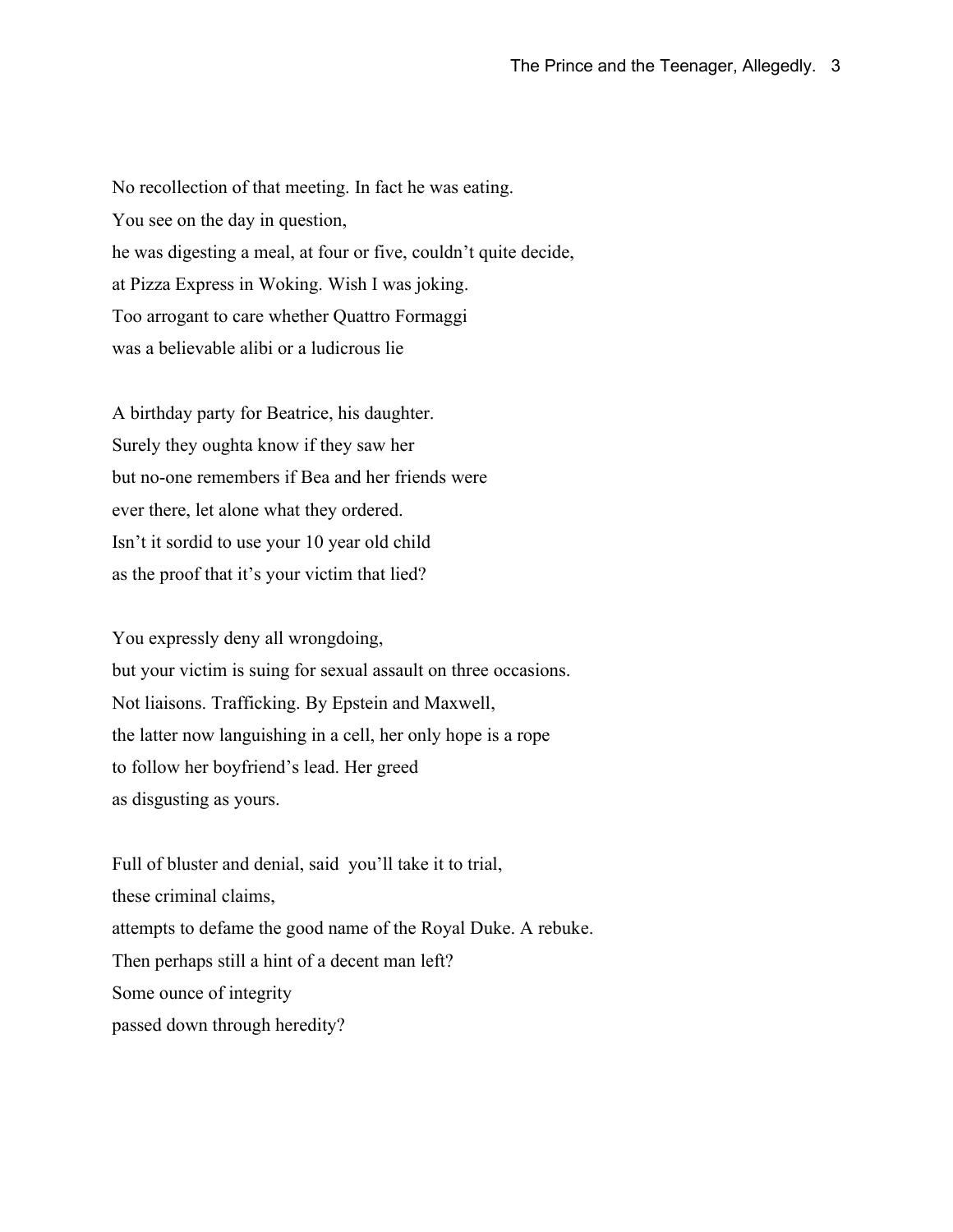But in the end you caved because Virginia was brave and wouldn't be intimidated by a legal system created in favour of the rich. That bitch. Who does she think she is? Rip her to bits. Her false memory's to blame, you'll clear your name on the back of discrediting hers.

But couldn't further risk your reputation on a cross-examination that would expose far darker truths. Settle on a number in the millions. Bailed out but stripped of your dominion. No medals. No titles. No right to complain. Shattered reputation. A nation ashamed of you.

Gone from public life. No longer a working royal, you've soiled the family name, a stain on your mother's glorious 70 year reign. Your excuses are inexplicable, you're despicable, you'll be forever remembered as the defender of a sex offender, a perpetrator of the same, traitor to the Windsor name. No-one to blame but you. Wallow in your shit, Andrew.

## END

**THE POET SPEAKS:** *I've always been ambivalent about the British Royal Family. Neither an outright monarchist or republican, I am respectful of the Queen's stoicism and dedication to*